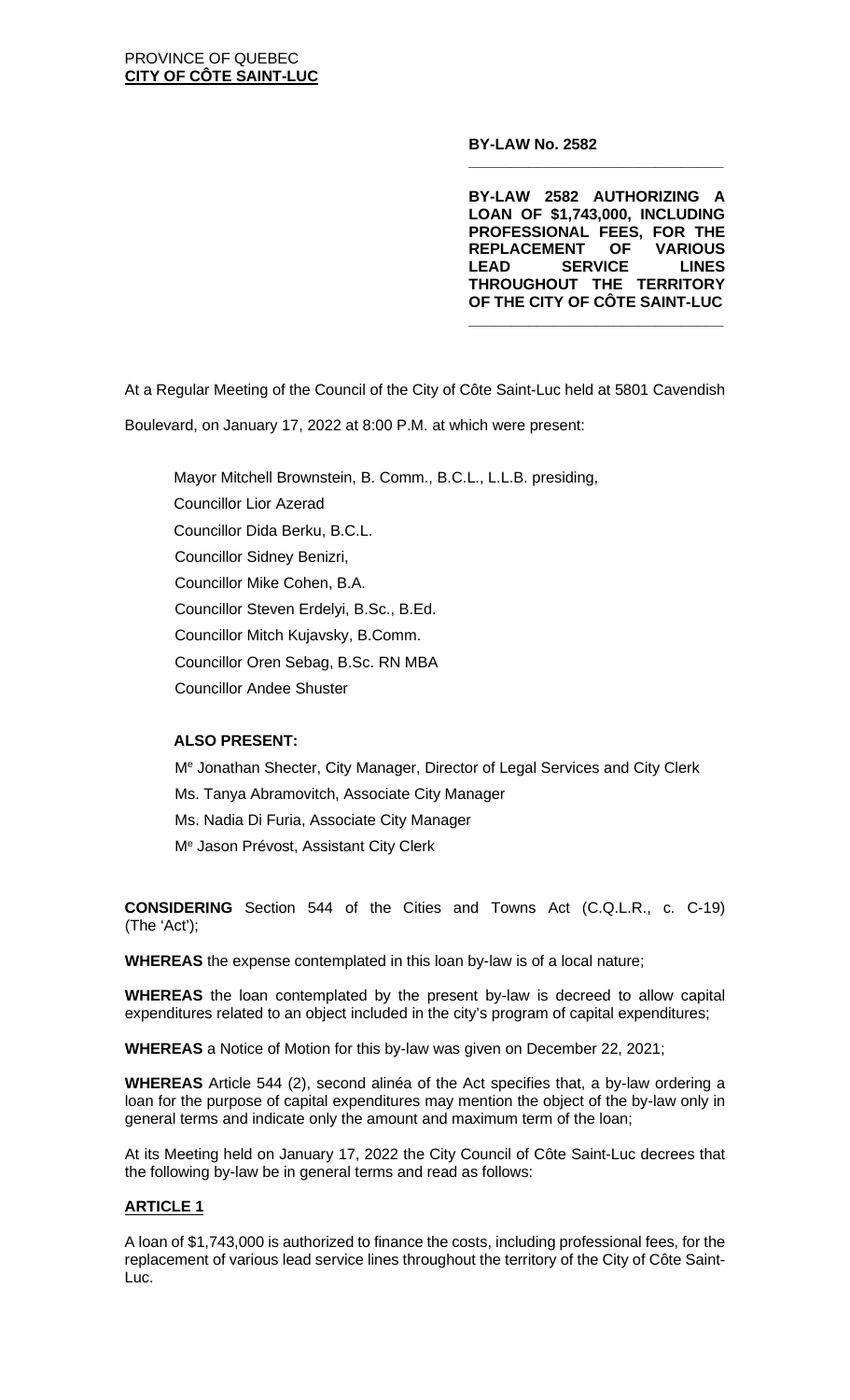## **ARTICLE 2**

Council is authorized to spend an amount of \$1,743,000 for the purpose of the present loan by-law.

# **ARTICLE 3**

The total term of this borrowing and its refinancing shall be twenty (20) years.

### **ARTICLE 4**

To provide for the payment of the expenses incurred for interest and for the repayment in capital of the yearly instalments of the loan authorized by the present by-law, is hereby imposed and will be levied, annually, for the term of the borrowing, on all the taxable immovables situated in the territory of the City of Côte Saint-Luc, a special tax at a rate sufficient to ensure the full reimbursement of the total borrowing, distributed according to the property values of said immovables as inscribed on the property assessment roll in force each year. This tax will be levied in the manner and on the dates determined for the levying of the general real estate tax.

### **ARTICLE 5**

If the amount of an appropriation authorized by this by-law is greater than the actual amount spent with respect to this appropriation, the Council is authorized to use the balance available to pay any other expense authorized by this present by-law for which the appropriation is insufficient.

### **ARTICLE 6**

The Council appropriates to reduce the amount of the borrowing authorized by the present by-law, any contribution or grant, which it may receive and which is intended for the payment of all or part of the expenses authorized by the present by-law.

The Council shall equally appropriate to reduce the amount of the borrowing, any grant payable over several years. The term of repayment of the loan that corresponds to the amount of the grant shall automatically be adjusted to the term allotted to the disbursement of the grant.

# **ARTICLE 7**

The present By-Law comes into force in accordance with the law.

(s) Mitchell Brownstein

\_\_\_\_\_\_\_\_\_\_\_\_\_\_\_\_\_\_\_\_\_\_\_\_ MITCHELL BROWNSTEIN MAYOR

(s) Jason Prévost

\_\_\_\_\_\_\_\_\_\_\_\_\_\_\_\_\_\_\_\_\_\_\_\_ JASON PRÉVOST ASSISTANT CITY CLERK

**CERTIFIED TRUE COPY**

**\_\_\_\_\_\_\_\_\_\_\_\_\_\_\_\_\_\_\_\_\_ JASON PRÉVOST ASSISTANT CITY CLERK**